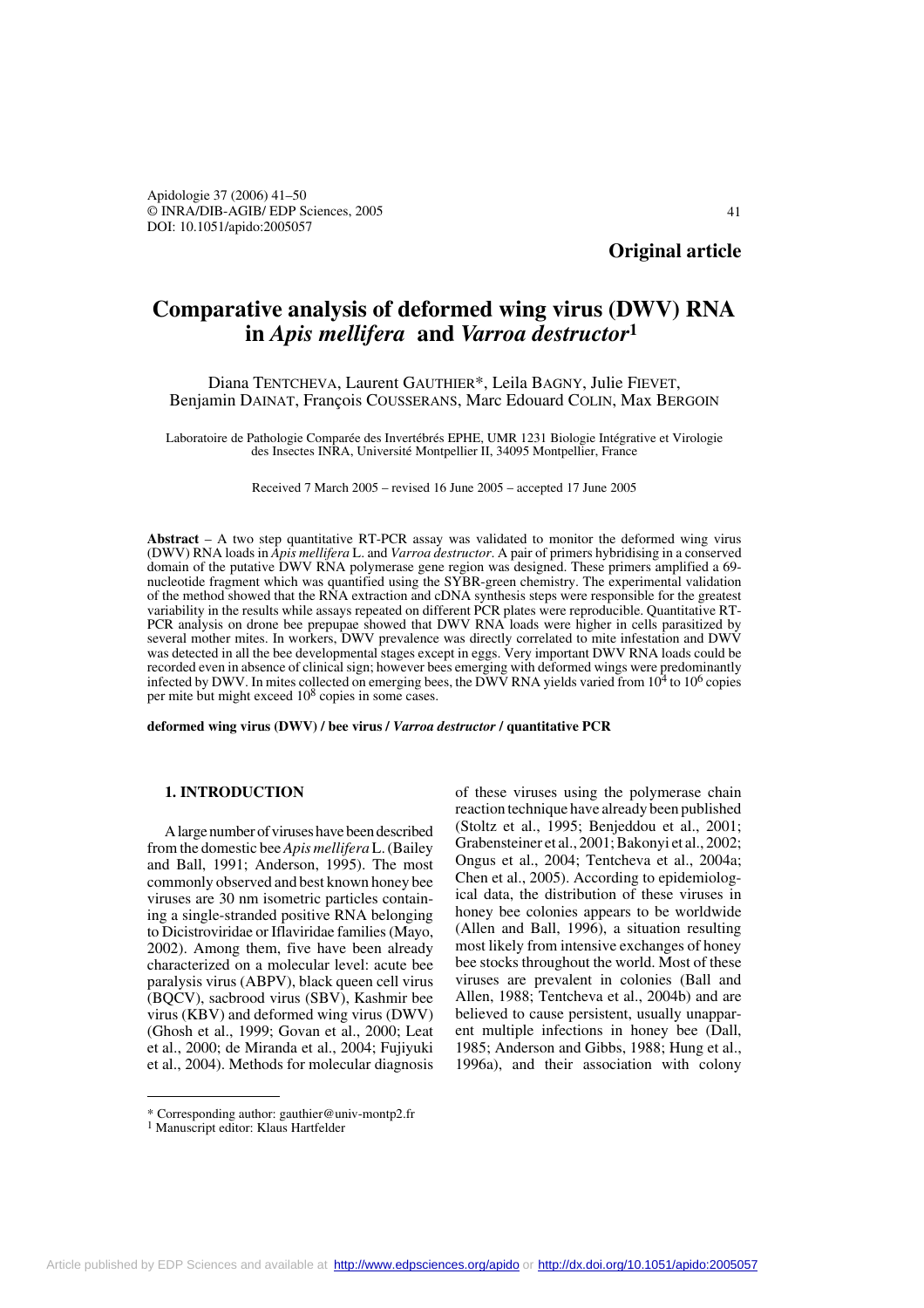mortalities observed in fields is still controversial (Hung et al., 1996b, Tentcheva et al., 2004b). The close association of viruses with the ectoparasitic mite *Varroa destructor* Anderson and Trueman (2000) is one of the explanations put forward for bee colony breakdown (Ball, 1989). The mite was first detected in Western Europe in the seventies but is now widespread all over the world. Several bee viruses have been identified in the mite, namely KBV, ABPV, SBV and DWV (Allen et al., 1986; Bakonyi et al., 2002; Bowen-Walker et al., 1999; Ongus et al., 2004; Tentcheva et al., 2004 a, b). The mite can act as a vector by directly injecting virus particles in the insect haemolymph or can also trigger replication of viruses already present in bees by a simple mechanical effect of cuticle piercing or by injection of external proteins in the insect haemolymph (Colin et al., 2002). This latter hypothesis is supported by several works reporting the reactivation of unapparent viral infections in insects following experimental inoculations (Dall, 1985; Anderson and Gibbs, 1988).

Deformed wing virus is believed to be associated with signs of wing deformities occurring during the imaginal molt of bees, and also with collapse of bee colonies, particularly in colonies severely infested by *V. destructor* (Bailey and Ball, 1991; Bowen-Walker et al., 1999; Nordström et al., 1999). A recent survey in French apiaries has shown that DWV infections are common both in asymptomatic bees and in mites (Tentcheva et al., 2004b), suggesting a low pathogenicity of DWV for bee colonies. In an attempt to elucidate the complex relationship between DWV, honey bee colonies, and the mite, we have developed a simple and reliable method to quantify this virus using quantitative RT-PCR (for a review on this technique, see Mackay et al., 2002).

### **2. MATERIALS AND METHODS**

# **2.1. Sample preparation and cDNA synthesis**

Samples were collected from a bee colony infested by *V. destructor* mites and were immediately frozen at –20 °C before processing. Adult bees were individually crushed in a mortar under liquid nitrogen and were resuspended in 200 µL of TN buffer (10 mM Tris, 400 mM NaCl, pH 7.5). Larvae, pupae and mites were removed from their cell with a toothpick and were individually homogenized in TN buffer (200 µL for worker larvae and pupae, 500 µL for drone prepupae, 100 µL for mites) in a 1.5 mL microtube using a piston pellet® (Eppendorf). Eggs were collected, pooled and washed once with PBS supplemented with 0.5% Tween 20 and three times with water before homogenisation in RNA extraction buffer.

Total RNA was extracted following the RNA-II® kit (Macherey-Nagel) protocol from 50 µL of the homogenate. An exogenous RNA reference consisting of  $5 \times 10^7$  copies of Tobacco Mosaic Virus RNA (TMV, strain INRA – personal gift of Dr B. Alliot, ENSAM Montpellier) particles was included during the preparation. The TMV RNA added to each sample allows the efficiency of RNA extraction and cDNA synthesis steps to be monitored and reports the influence of potent inhibitors in quantitative PCR assays.

About 10 µg of total RNA were purified from each sample and 2 µg were used for reverse transcription. The reaction was processed at 25 °C for 10 min and at 50 °C for one hour using the Thermo-Script® RT-PCR kit (Invitrogen) and random hexamers. A master mix was used for cDNA synthesis. The cDNA was diluted 10 fold in water and stored at –20 °C or processed for PCR assays.

# **2.2. Primers design for viral RNA quantification**

The following DWV specific primers were designed with the Primer Express® software (Applied Biosystems) from DWV genomic sequence AY224602:

Q-DWV-fwd (5'-GGATGTTATCTCCTGCGT-GGAA-3')

Q-DWV-rev (5'-CCTCATTAACTGTGTCGTT-GATAATTG-3').

For quantification of the exogenous RNA reference (TMV), the following primers were used:

Q-TMV-fwd (5'-CATGCGAACAT-CAGCCAATG-3').

Q-TMV-rev (5'-TGTAGCGCAATGGCGT-ACAC-3').

## **2.3. Quantitative PCR assays**

 Quantitative PCR amplifications were done on an ABI PRISM® 7000 apparatus (Applied Biosystems) using a standard protocol (50 $\degree$ C 2 min, 95 $\degree$ C 10 min and 40 cycles: 95 °C 15 s, 60 °C 1 min). Each quantitative PCR analysis was performed in triplicates, in a 96 well PCR plate (Thermo-fast®,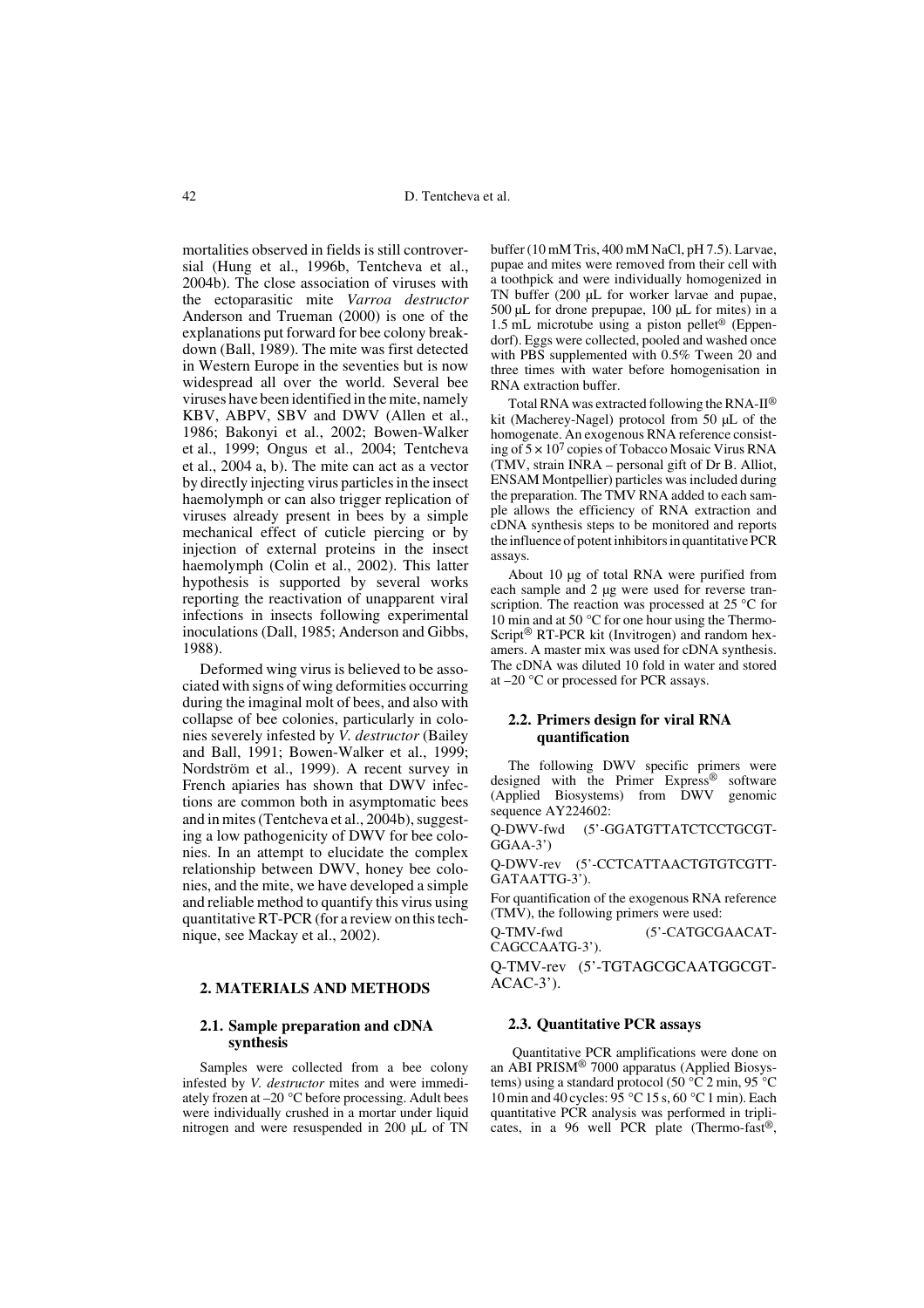Abgene) sealed with an optical adhesive cover (Applied Biosystems). Non template controls (water) were included in triplicates in each assay. The Sybr Green I 2X Reaction System® kit (Eurogentec) was used, in 25 µL final volume. The fluorochrome ROX (6 Carboxy-X-Rhodamine, Interchim) was included in the reaction mix at  $0.5 \mu M$ final concentration as a passive reference used to normalise the signal between each 96 wells of the PCR plate. For each analysis, 5 µL of the diluted cDNA was used. After several trials, the primer concentrations were fixed at 0.2 µM. The specificity of the amplicons synthesised during the PCR run was ascertained by performing a dissociation curve protocol from  $60^{\circ}$ C to 95 °C.

For each sample, both DWV and TMV quantitative analysis were performed in separate wells. The DWV RNA values recorded from each sample were invalidated if their corresponding TMV RNA control values were out of the 95% interval of confidence of the TMV RNA population recorded on the PCR plate.

According to the different steps of the method, the following dilution factors were used: 800 for worker (adult, larva or pupa), 2800 for drone pupa, 400 for mite.

#### **2.4. Calibration curve**

PCR amplicons containing the DWV 69 nucleotide target sequence were used to set up a calibration curve. These amplicons were obtained after PCR amplification of a 395 nucleotide DNA fragment using primers DWV-T3-fwd (TTTGCAA-GATGCTGTATGTGG) and DWV-T3-rev (GTCGT-GCAGCTCGATAGGAT) as previously described (Tentcheva et al., 2004a). To establish a calibration curve for the quantification of the TMV RNA reference, a 601 bp TMV DNA fragment was amplified with the primers TMV-fwd (AAAAACAGTC-CCCAACTTCC) and TMV-rev (AAGGAGGAT-TCTCTCGCTGT) as described (Tentcheva et al., 2004a). After 35 amplification cycles, the DNA fragments were gel purified and aliquots were used for measuring their DNA concentration using a fluorescent assay (Picogreen® Molecular Probes). For each quantitative PCR assay, ten fold serial dilutions in water were made and each dilution was processed in triplicates on the same 96 well PCR plate where the samples were deposited.

#### **2.5. Statistical analysis**

Statistical analysis were performed using the Sigmastat™ 2.03 software (SPSS Sciences). The two way analysis of variance was performed to check if the measurement of the number of viral copies is affected, (i) by the plate itself and by the conditions

of the amplification process of DWV and TMV cDNA, (ii) by the total RNA extraction and cDNA synthesis process (DWV and TMV). When one factor affected the measure, a one way analysis of variance was performed, followed by a Tukey test at  $P =$ 0.01.

#### **3. RESULTS**

## **3.1. DWV primers design**

A pair of primers specific for the DWV RNA dependent RNA polymerase domain was designed from the DWV GenBank sequence AY224602 (Tentcheva et al., 2004a) and from the partial sequencing of 6 distincts DWV isolates. Among available DWV sequences registered in GenBank (AY292384 (de Miranda et al., 2003, Unpublished), NC\_004830 (Lanzi and Rossi, 2003, unpublished data) and Kakugo virus sequence NC\_005876 (Fujiyuki et al., 2004), only one mismatch was found with the latter, in the center of the DWV forward primer. Conversely, 10 mismatches were found when aligning the primers with the *Varroa destructor* virus 1 polyprotein gene sequence (AY251269, Ongus et al., 2004). This sequence is thus unexpected to be amplified using the DWV primers described in this paper.

The DWV primers amplified a fragment of 69 nt. The melting temperature of this 69 nt DNA amplicon was 78.5 °C. The DWV negative samples (water) showed a peak around 75 °C which corresponds to the synthesis of primer dimers during the PCR run. By comparison, the melting temperature of the TMV reference amplicon averages 81.5 °C for a fragment of 55 nucleotides long.

## **3.2. Limit of quantification**

Standard curves were obtained after 40 cycles of PCR run using 6 serial tenfold dilutions of the 395 nt DWV amplicon or of the 600 bp TMV amplicon. The linear range was obtained from  $3 \times 10^7$  to 300 single strand DNA copies of the amplicon, and the slope averages the value of –3.32 which corresponds to the optimal PCR efficiency (DWV:  $y = -3.323x$  + 41.827; TMV:  $y = -3.334x + 32.99$ ). Below 300 equivalent DWV RNA copies, positive samples were considered detected but not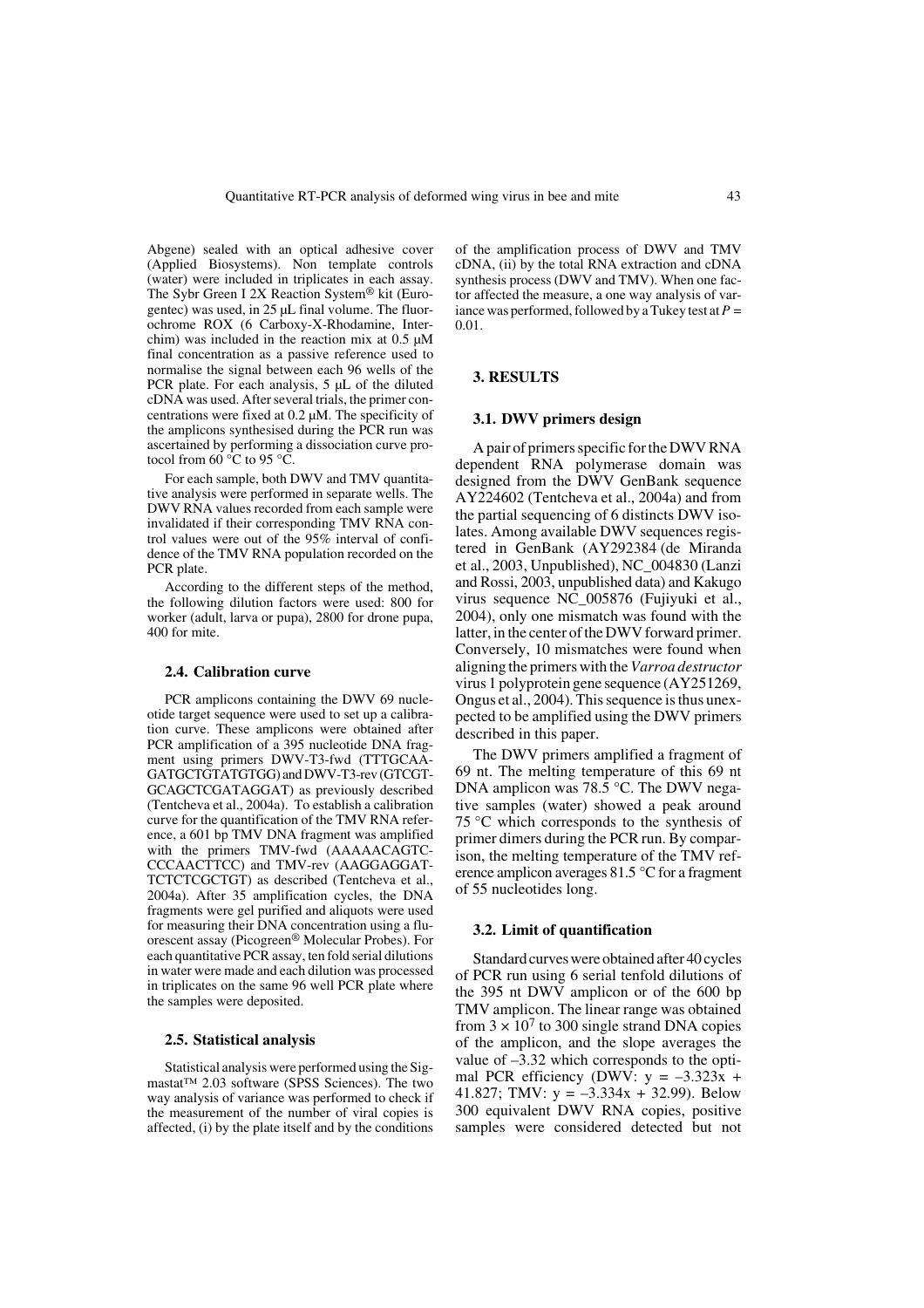quantifiable. Thus, considering the extraction of a single mite in  $100 \mu L$  buffer, the quantification threshold of our assay corresponds to 120 000 copies of DWV RNA per mite (300 × 400 dilution factor). For a worker bee homogenised in 200 µL buffer, the quantification threshold is 240 000 DWV RNA copies per bee  $(300 \times 800)$  dilution factor). For a drone prepupa homogenized in 500 µL of TN buffer, the quantification threshold is 840 000 DWV RNA copies per prepupa (300  $\times$  2800 dilution factor).

## **3.3. Variability in the quantitative PCR method**

Two assays were performed to validate the quantitative PCR method, (i) to check the variability observed between the different wells on the same plate and between different plates, (ii) to check the variability originating from the preparation of the cDNA (total RNA extraction and cDNA synthesis steps).

First, the analysis of the same cDNA was repeated 21 times on six different 96 well plates, for the quantification of DWV and TMV. The assays for DWV and TMV were done independently but from the same cDNA batch. The values measured in each plate are presented in Figure 1. The statistical analysis, performed by two way analysis of variance shows that the variability between plates was not significant (df = 5,  $\vec{F}$  = 0.0325,  $\vec{P}$  = 0.99), nor was the interaction between plates and the two different viruses (df = 5,  $F = 0.0368$ ,  $P =$ 0.99). The variability of the values recorded for DWV and TMV is correlated with the initial template concentration (df = 1,  $F = 731.58$ ,  $P <$ 0.001). The mean values for DWV and TMV cDNA templates were 32295 and 2452, respectively. The estimated mean of the true population is included in the interval of the sample mean  $+/- 4.63\%$  and  $+/- 6.34\%$  for DWV and TMV, respectively (95% confidence level).

Second, 10 different RNA extractions were prepared from a same homogenate of adult bees and corresponding cDNAs were analysed in triplicates on the same 96 well plate. The distribution of the values is presented in Figure 2. Statistical analysis showed that the total RNA extraction and cDNA synthesis steps affect significantly the measure of the number of copies  $(df = 9, F = 18.53, P < 0.001)$ . The factor "total RNA extraction and cDNA synthesis" was ana-



**Figure 1.** Results showing the repetition of 21 quantitative PCR analysis from a same cDNA on six different 96 well PCR plates, for DWV and TMV detection.

lysed by pairwise comparisons (Tukey test at 0.01) for both viruses separately, the equality of the variances being assumed. For DWV and TMV, the group including the extracts 6 and 8 is significantly different from another group gathering the remaining extracts. For DWV, the mean of the groups including the extracts 6 and 8 (15 650 000) is roughly 60% higher than in the other group (9 750 000). For TMV, the mean number of copies for the extracts 6 and 8 (2851) is roughly two times higher than that of the other group (1367). In this assay, based on triplicates, the estimated mean of the true population is included in the interval of the sample mean +/– 5.10% and +/– 9.18% for DWV and TMV, respectively (confidence level of 95%).

## **3.4. Bees and mites analysis**

First, several drone prepupae (5th instar larvae) infested by *V. destructor* mites were collected individually for quantitative PCR analysis. The number of mother mites were counted in each cell and pooled for DWV RNA analysis.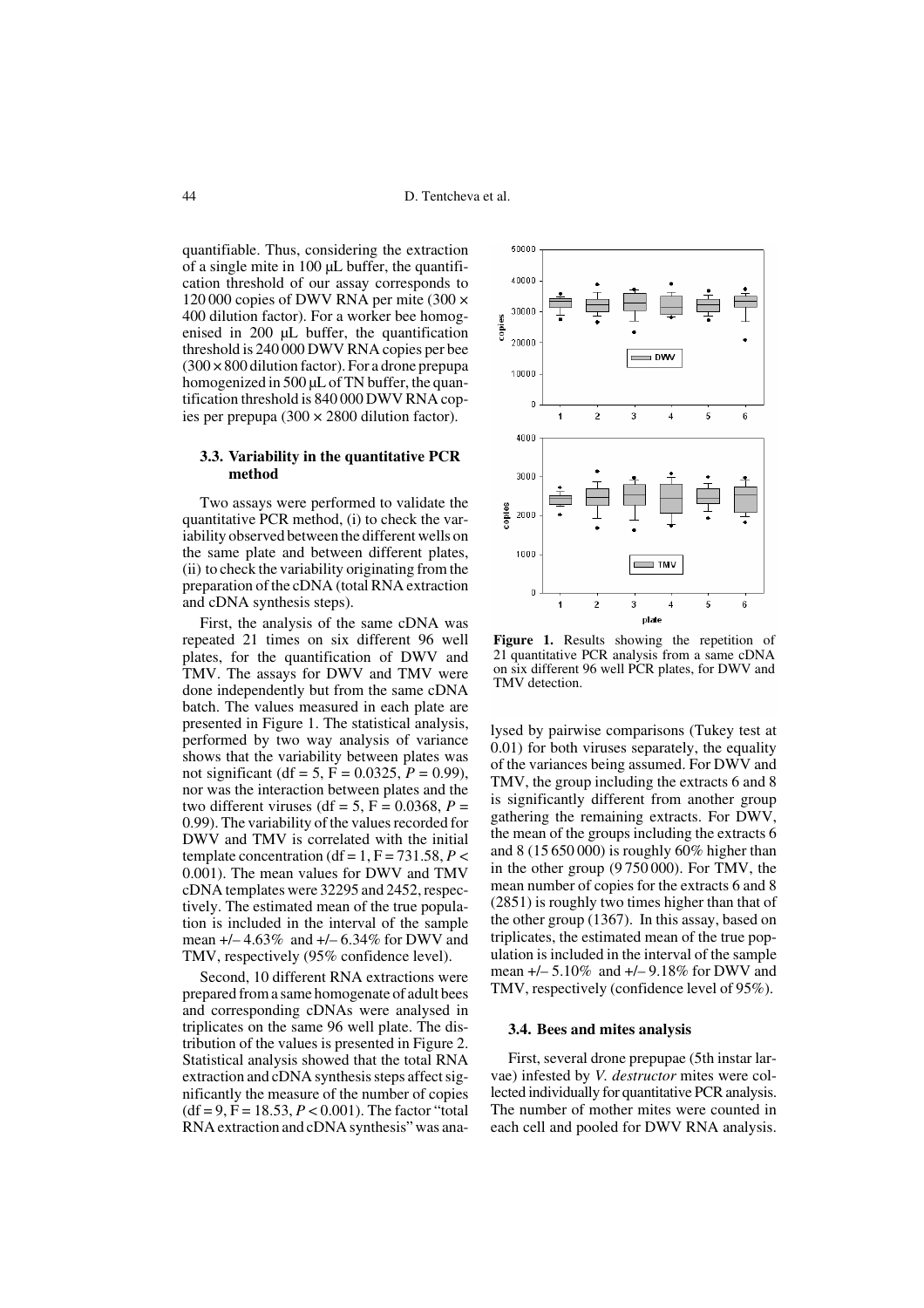

**Figure 2.** Results showing the distribution of 10 different RNA extractions and cDNA synthesis from a same bee homogenate. Samples were analysed in triplicates on the same 96 well plate, for both DWV and TMV quantification.

Deformed wing virus RNA was detected in 80% of the prepupae samples and in all the mites samples. The DWV RNA loads recorded in prepupae and mite samples were slightly positively correlated with the number of mites per cell (linear regression  $R^2 = 0.513$ ) (Fig. 3).

Second, DWV RNA loads were recorded individually from workers and mites collected on the same frame at various developmental

stages. As shown in Figure 4A, DWV was detected in the different worker samples except in eggs. In sealed brood, DWV was more prevalent when pupae were parasitized by mites. Adult bees emerging from their cell were all DWV negative in absence of mites. Conversely, parasitized emerging workers were 60% positive for DWV. The bees emerging with deformed wings were shown infected by DWV (100% with and 80% without mite in the cell, respectively). The mite samples were positive for DWV except when collected from a DWV negative bee.

The viral load was examined from the positive samples. As shown in Figure 4B, the DWV infected larvae contained significantly less DWV RNA than pupae and emerging bees. No significant differences were observed between the different mite samples.

## **4. DISCUSSION**

Here we present a reliable two step quantitative RT-PCR method for detecting and quantifying viral RNA in bee and mite samples. A major advantage of the protocol relies on the 96 well format which allows a large number of samples to be screened in a row, since each sample and standards should be analysed at least as duplicates. Our use of SYBR green chemistry was proved cheaper than the Taqman<sup>®</sup> probe system since the record of a dissociation curve at the end of the run easily permitted us to detect non specific amplicons. However, a higher specificity will probably be reached using the Taqman® probe system since a single nucleotide mismatch in the probe sequence may block the fluorescence emission.



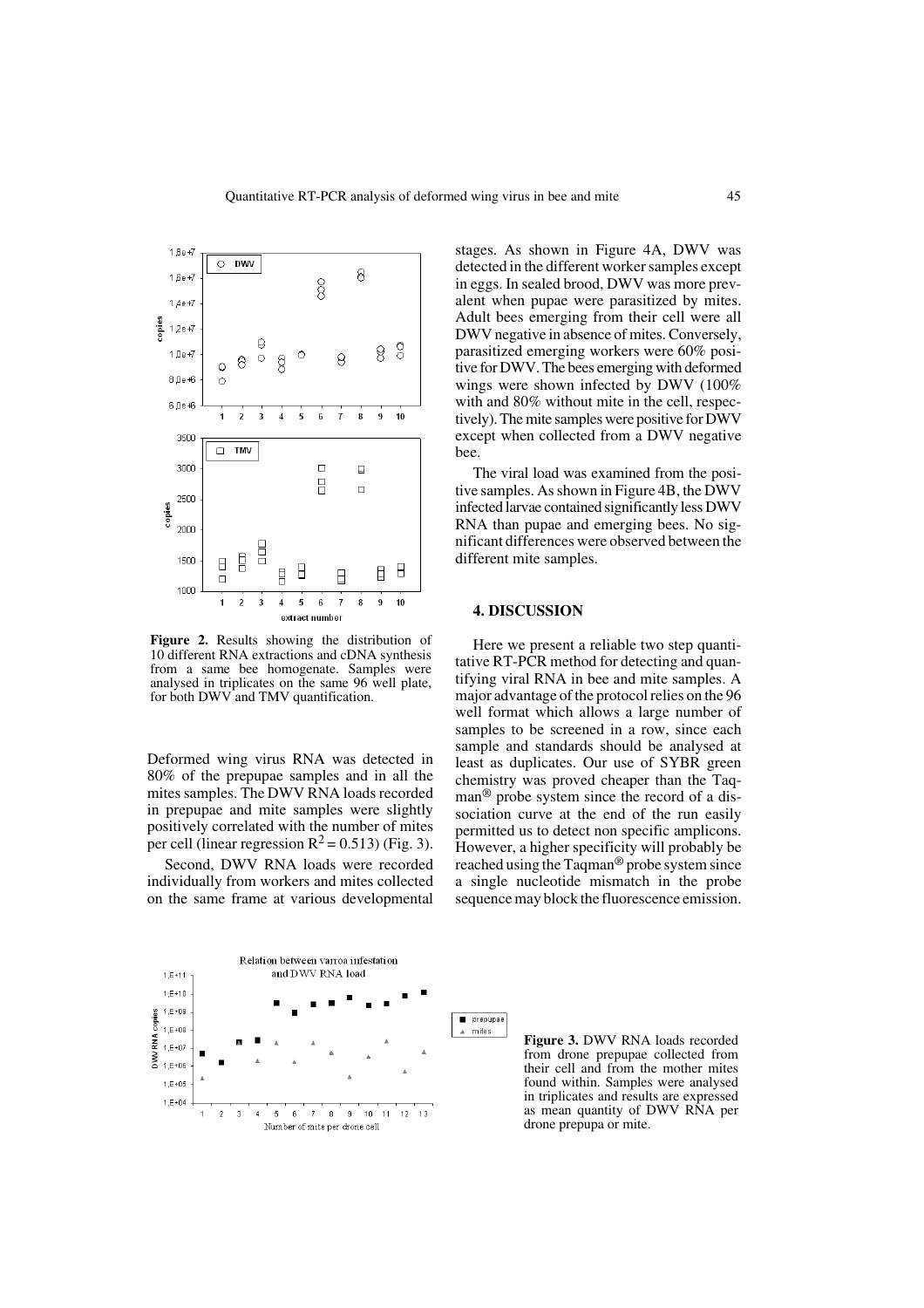46 D. Tentcheva et al.



**Figure 4.** Analysis of groups of ten individual worker bees collected on the same frame at different developmental stages. A, percentages of DWV positive samples in each group. B, quantitative PCR analysis performed on DWV positive individuals. Results are expressed in DWV RNA copies per bee or mite. E: eggs (pool of 40 eggs); L: larva (L3 stage). Pw: pupa (white eye stage); A: adult bee emerging; Ad: adult bee emerging with deformed wings; V: mite; V on Pw: mite collected on pupa; V on A: mite collected on emerging adult bee; V on Ad: mite collected on adult bee emerging with deformed wings.

This last technique might be useful for discriminating viral subspecies, for example. The utilisation of tobacco mosaic virus as an external reference proved valuable and allows PCR quantification of bee viruses from samples such as dead bees collected at the hive entrance, which would not be possible with the use of a classical housekeeping gene (e.g. β-actin gene).

The assay was validated by analysing the variability attributable to each step of the PCR procedure. The results showed first that, whatever the plate and position of the sample on the plate, the estimated number of RNA copies (mean of six values) is not significantly different for both DWV and TMV cDNA templates

(Fig. 1). Second, the total RNA and cDNA synthesis step affects significantly the estimation of the number of copies (see Fig. 2), as two cDNA samples varied significantly from the others (extracts 6 and 8) for both DWV and for TMV. While expensive, a solution to circumvent that problem would be to perform two RNA extractions and two cDNA synthesis for the same sample.

With the protocol presented here, considering the dilution of the samples during RNA purification, cDNA preparation and PCR assays steps, the limits of quantification were found around 240 000, 840 000 and 120 000 copies of DWV RNA per worker, drone pupa and mite,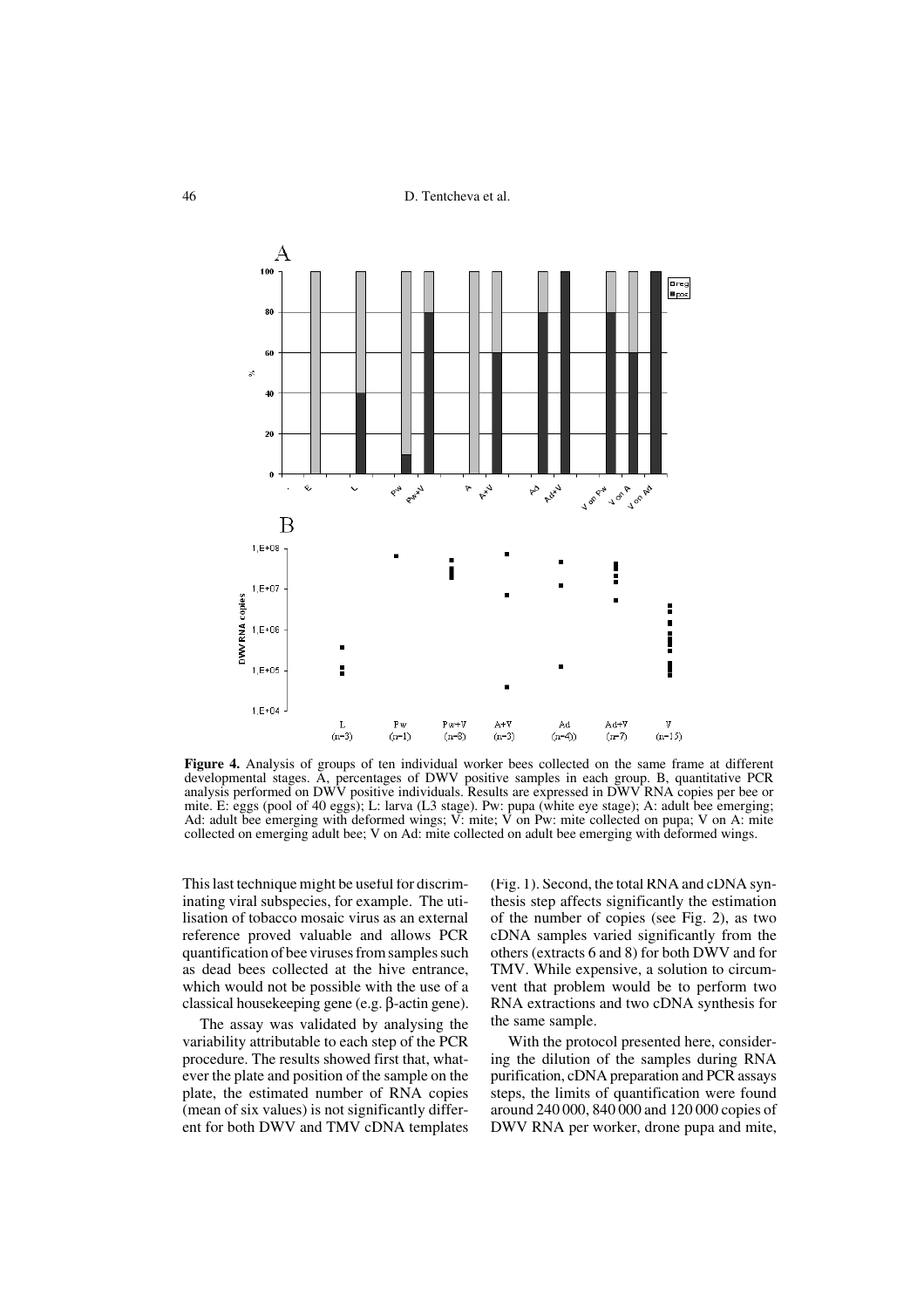respectively. This threshold corresponds roughly to one picogram of DWV RNA per bee. However, such conversion probably underestimates the DWV RNA level in samples as the reverse transcription step operates below 100% efficiency. This threshold can be reduced, if needed, by improving the method, such as purifying only polyadenylated mRNA after immunoprecipitation of virions for example. However, the amounts of DWV RNA in samples was found large enough to use a simple total RNA preparation for diagnosis such as the protocol we describe in this paper.

The quantitative PCR technique was first applied to the quantification of DWV RNA load in drone prepupae extracted from their cell and in mother mites found within. The amounts of DWV RNA in drones were found to be dependent on the number of mother mites. The results, while based on few samples, tend to show that multiple infestations increase the probability of DWV infection and DWV replication yields in the drone prepupa. This finding is not in accordance with a previous work (Nordström, 2003) but can be explained by a different proportion of DWV infected mother mites in the colony, knowing that not all the mother mites were tested individually in this assay. The large amounts of DWV RNA recorded in mother mites collected before drone nymphosis suggests that these mites had acquired the virus before entering the cell.

In a second experiment, worker bees were analysed individually at different developmental stages. The results present some similarities with previous works (Ball and Allen, 1988; Nordström et al., 1999). First, a strong proportion of larvae were shown positive for DWV (40%). This suggests that DWV can be transmitted by nurse bees to the larvae. Likewise, DWV was detected in stored pollen collected in combs (not shown) suggesting that this virus might be secreted in saliva. Second, very few pupae were detected positive for DWV in absence of *V. destructor* suggesting that DWV infected larvae died and were removed by workers before capping. In sealed infested cells, the proportion of DWV infected pupae increased dramatically to 80%, suggesting that the mites transmit the virus or reactivate undetectable infectious DWV particles. The fact that DWV negative mites were always found in

our assay on DWV negative pupae or emerging bees tend to show that *V. destructor* acts as a vector of DWV. However, it is still difficult to determine if the mite acts as a passive or as an active vector because the replication of DWV in mites was poorly investigated. Two recent works reporting para-crystal arrangements of viral particles of 30 nm size in mite cells (Kleespies et al., 2000; Ongus et al., 2004) might argue for that possibility. Further experiments should be undertaken to validate these results, such as identifying DWV replicative forms in mite tissues using in situ techniques.

Bees emerging from non infested cells with deformed wings were mainly DWV positive and substantial viral loads were recorded from those samples except one. Likewise, the bees parasitized by *V. destructor* had very high DWV titres. However, some DWV positive bees emerging with normal wings had similar DWV RNA yields. An analysis done in parallel on a group of workers collected at the hive entrance showed that the bees displaying deformed wings had approximately 10 times more DWV RNA loads than asymptomatic ones (not shown). These results are in agreement with previous observations showing that bees displaying deformed wings had usually larger amounts of DWV (Chen et al., 2005), but conversely, high titres of DWV are not necessarily linked to wing deformity (Nordström et al., 1999).

The study of viral populations impact on bee colony health and their relationships with the ectoparasitic mite *V. destructor* is complicated by the fact that many different viruses infect bee colonies chronically, without producing reliable clinical signs. Among them, DWV is one of the most prevalent in bee colonies and seems very likely associated with mite infestation of apiaries. However, some data are still missing to understand the relationships between bees, DWV, and the mite, such as the viral loads that bees or mites can hold without displaying physiological damages, or the localization of the virus in bee and mite tissues. The quantitative PCR technique applications will undoubtedly help to understand host parasite relationships. In this way, this technique would be very helpful to follow the outcome of bee virus populations in bee colonies using modified (tagged) virus genomes derived from infectious DNA clone (Benjeddou et al., 2002).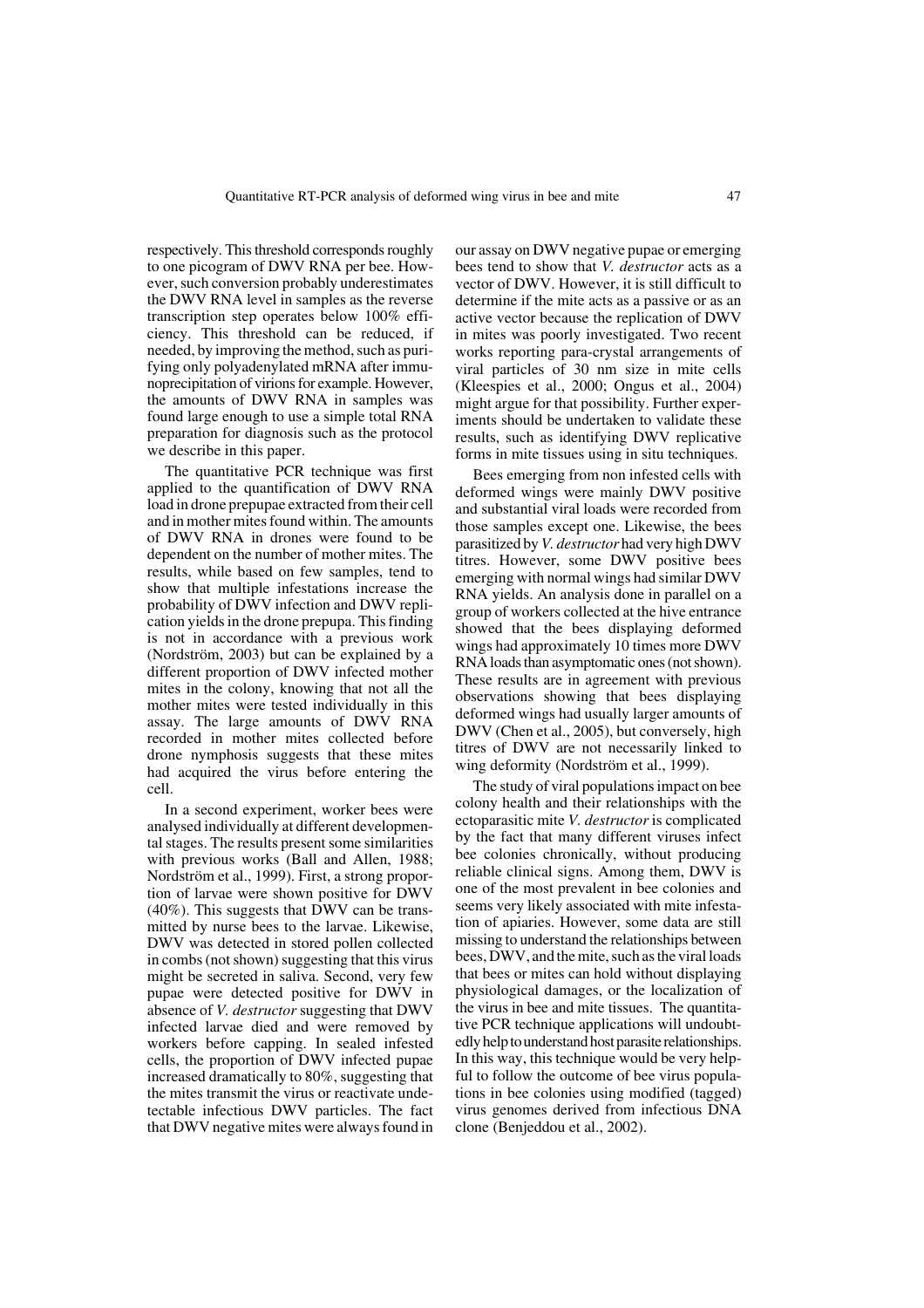## **ACKNOWLEDGEMENTS**

Diana Tentcheva and Laurent Gauthier contributed equally to this work. We are very grateful to Dr B.V. Ball (Rothamsted Institute, UK) for her help in providing Rothamsted DWV isolate. This work was supported by the EEC and the French Ministère de l'Agriculture et de la Pêche (Règlement CE n°1221/ 97, convention n° 2207).

**Résumé** – **Quantification du virus des ailes déformées (DWV) chez** *Apis mellifera* **et** *Varroa destructor.* L'étude des populations virales et de leur impact sur la santé des colonies d'abeilles (*Apis mellifera*) souffre du fait que différents virus infectent simultanément les colonies sans produire de symptômes clairement définis. Le virus des ailes déformées (DWV) est un des virus les plus fréquemment détecté chez *A. mellifera* et sa prévalence est d'autant plus forte que les colonies sont infestées par l'acarien *Varroa destructor*. Afin d'étudier les relations complexes qui existent entre le DWV, l'acarien et l'abeille, nous avons développé une méthode permettant de quantifier ce virus dans les échantillons. Pour cela, un couple d'amorces a été choisi à partir de l'alignement de séquences de plusieurs isolats de DWV. Ces amorces s'hybrident dans la partie codant pour l'enzyme de réplication du virus. La limite de quantification du DWV dans les échantillons a été déterminée respectivement à 120 000, 240 000, 840 000 copies d'ARN du DWV par acarien, ouvrière ou pupe. Les analyses étant réalisées sur des plaques PCR de 96 puits, les résultats de validation ont montré que seules les étapes de purification d'ARN et de synthèse d'ADN complémentaire produisent des variations significatives dans les mesures de quantification. La méthode a été tout d'abord appliquée à la quantification du DWV dans des échantillons de nymphes de mâles (stade prépupal) infestées par différentes charges de *V. destructor*. La fréquence du DWV dans les nymphes était de 80 %, contre 100 % dans les acariens. Les résultats ont montré une légère corrélation entre la charge virale mesurée dans les nymphes et le nombre d'acariens par cellule (Fig. 3). Ensuite une série d'analyses individuelles ont été réalisées à partir d'ouvrières prélevées à différents stades larvaires et d'acariens isolés dans les cellules infestées. Les résultats ont montré que le DWV était présent à tous les stades larvaires de l'abeille, excepté dans l'œuf et que le DWV était plus fréquemment détecté dans les nymphes isolées de couvain operculé parasité par *V. destructor* (Fig. 4A). Les imagos émergeant de cellules indemnes d'acariens étaient négatifs pour le DWV tandis qu'à l'inverse 60 % des ouvrières parasitées étaient positives pour ce virus. D'autre part les abeilles nées avec des ailes atrophiées étaient infectées par le DWV (100 % des individus infestés par *V. destructor* et 80 % des individus non infestés). Les acariens étaient positifs pour le DWV, sauf ceux isolés de larves DWV négatives. Comme le montre la figure 4B,

les larves contenaient des quantités de DWV plus faibles que les nymphes ou les adultes émergeants. Les charges virales relevées dans les acariens étaient statistiquement identiques.

#### *Apis mellifera* **/** *Varroa destructor* **/ virus des ailes déformées / DWV / PCR quantitative**

**Zusammenfassung** – **Vergleichende Analyse des Deformed Wing Virus (DWV) bei** *Apis mellifera* **und** *Varroa destructor.* Die Erfassung viraler Populationen in Völkern der Honigbiene (*Apis mellifera*) und ihrer Effekte auf die Gesundheit der Völker stellt ein Problem dar, wenn es sich um einen simultanen Befall durch mehrere Viren handelt und wenn diese keine klaren klinischen Symptome hervorrufen.. Das Deformed Wing Virus (DWV) wird häufig bei *Apis mellifera* gefunden, insbesondere dann wenn Völker von *Varroa destructo*r befallen sind. Um die komplexen Beziehungen zwischen Virus, Milbe und der Biene erfassen zu können, haben wir eine Methode entwickelt, die es uns erlaubt den Virusbefall in Proben mittels Real Time RT-PCR zu quantifizieren. Hierzu wurde ein Primer-Paar aus Sequenzvergleichen verschiedener DWV-Isolate ausgewählt. Diese Primer hybridisieren mit der für ein virales Replikationssenzym kodierenden Region. Die Detektionsgrenzen lagen bei 120 000 Kopien der viralen RNA bei Proben von Milben, bei 240 000 Kopien in Proben adulter Arbeiterinnen und bei 840 000 Kopien bei Puppen. Da die Methode in 96-well PCR-Platten durchgeführt wurde, validierten wir sie zunächst hinsichtlich ihrer Wiederholbarkeit zwischen Proben auf der gleichen und verschiedenen Platten. Anschliessend testeten wir die Variabilität aufgrund unterschiedlicher Präparationsverfahren. Hierbei zeigte sich, dass lediglich in den Schritten der RNA-Extraktion und der cDNA Synthese signifikante Variationen in den quantitativen Messungen zu verzeichnen waren. Die Methode wurde daraufhin für die Quantifizierung des DWV in Proben von Drohnenlarven (Vorpuppenstadium) eingesetzt, die einen unterschiedlichen Befallsgrad durch *V. destructor* aufwiesen. Das Virus wurde in 80 % der Brut- und in 100 % der Milbenproben detektiert. Die Ergebnisse zeigen eine leicht positive Korrelation zwischen der viralen Dosis und dem Milbenbefallsgrad pro Brutzelle (Abb. 3). Anschliessend wurde eine Serie von Analysen an Arbeiterinnenbrut in unterschiedlichen Entwickklungsstadien und an einzelnen aus Brutzellen entnommenen Milben erstellt. Die Ergebnisse zeigten, dass DWV in allen Brutstadien zu finden war, ausser in Eiern, und dass es am häufigsten in Brut aus gedeckelten und von *Varroa destructor* befallenen Zellen auftrat (Abb. 4A). Imagines, die aus Brutzellen ohne Milben schlüpften, erwiesen sich als virusnegativ, während 60 % der Arbeiteinnen, die aus milbenbefallenen Zellen schlüpften, viruspositiv waren. Im Vergleich hierzu konnten wir bei Bienen mit verformten Flügeln das DWV in 100 % der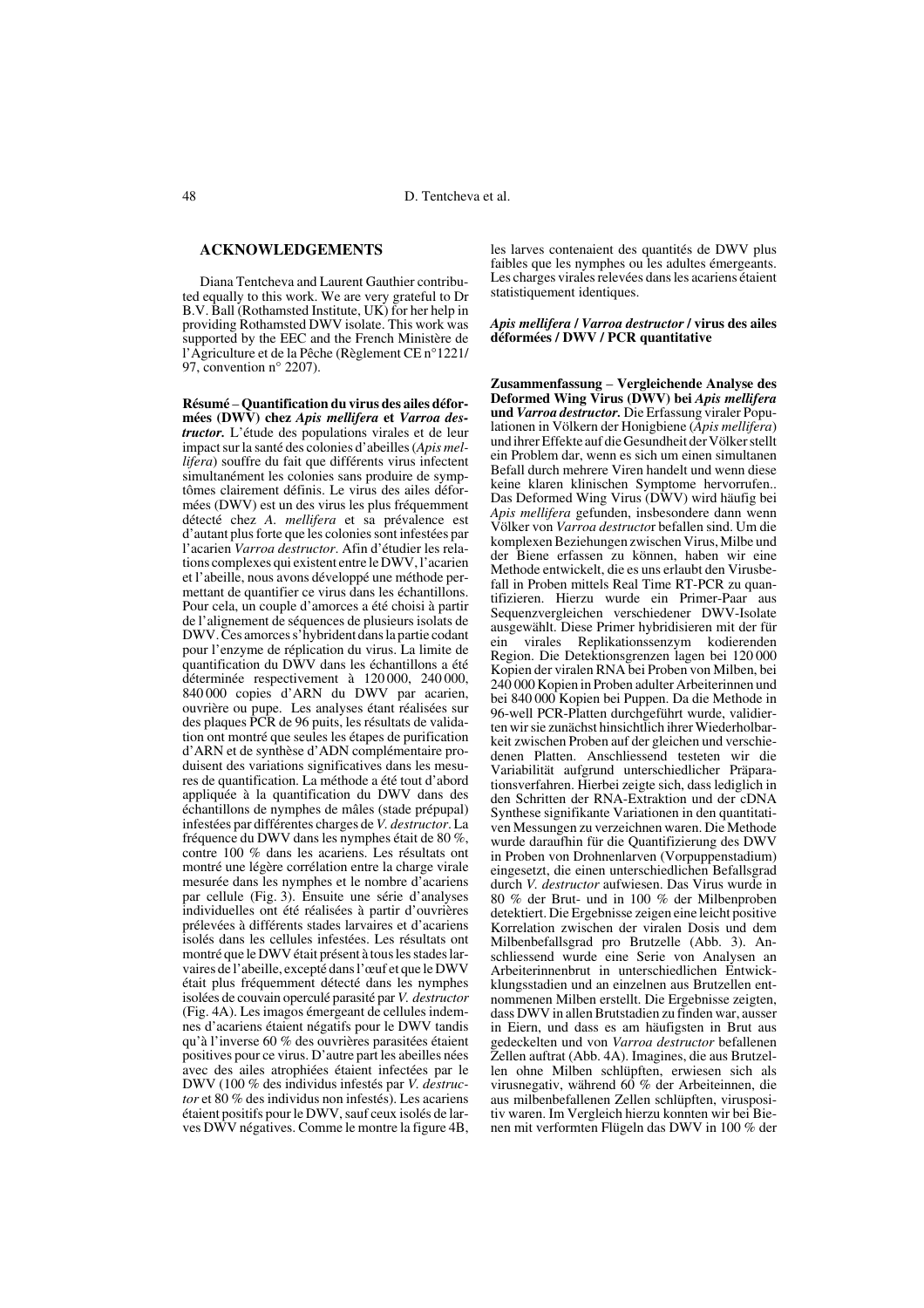Imagines aus milbenbefallenen Brutzellen und in 80 % der Bienen aus milbenfreien Brutzellen nachweisen. Die Milbenproben waren durchweg positiv für DWV, mit Ausnahme einzelner Proben, die aus Zellen mit DWV-negativen Larven stammten. Wie Abbildung 4B zeigt, waren Larven deutlich weniger virusbelastet als Puppen oder schlüpfende Bienen. Die virale Dosis bei Milben hingegegen wies keine statistisch signifikanten Schwankungen auf.

#### *Apis mellifera* **/** *Varroa destructor* **/ Deformed Wing Virus / DWV / quantitative PCR**

# **REFERENCES**

- Allen M., Ball B.V. (1996) The incidence and world distribution of honey bee viruses, Bee World 77, 141–162.
- Allen M.F., Ball B.V., White R.F., Antoniw J.F. (1986) The detection of acute paralysis virus in *Varroa jacobsoni* by the use of a simple indirect ELISA, J. Apic. Res. 25, 100–105.
- Anderson D.L. (1995) Viruses of *Apis cerana* and *Apis mellifera*, in: The Asiatic Hive Bee: Apiculture, Biology, and Role in Sustainable Development in Tropical and Subtropical Asia, Enviroquest Ltd., Cambridge, Ontario, Canada, pp. 161–170.
- Anderson D.L., Gibbs A.J. (1988) Inapparent virus infections and their interactions in pupae of the honey bee (*Apis mellifera* L.) in Australia, J. Gen. Virol. 69, 1617–1625.
- Anderson D.L., Trueman J.W.H. (2000) *Varroa jacobsoni* (Acari: Varroidae) is more than one species, Exp. Appl. Acarol. 24, 165–189.
- Bailey L., Ball B.V. (1991) Honey Bee pathology, 2nd ed., Academic Press, London.
- Bakonyi T., Farkas R., Szendroi A., Dobos-Kovacs M., Rusvai M. (2002) Detection of acute bee paralysis virus by RT-PCR in Honey bee and *Varroa destructor* field samples: rapid screening of representative Hungarian apiaries, Apidologie 33, 63– 74.
- Ball B.V. (1989) *Varroa jacobsoni* as a virus vector, in Present status of varroatosis in Europe and progress in varroa mite control, in: Cavalloro R. (Ed.), Proc. meeting of EEC expert's group, Udine, Italy, 28–30 November 1988, Office for Official Publications of the European Communities, Luxembourg, pp. 241–244.
- Ball B.V., Allen M. (1988) The prevalence of pathogens in honey bee (*Apis mellifera*) colonies infested with the parasitic mite *Varroa jacobsoni*, Ann. Appl. Biol. 113, 237–244.
- Benjeddou M., Leat N., Allsopp M., Davison S. (2001) Detection of acute bee paralysis virus and black

queen cell virus from honeybees by reverse transcriptase PCR, Appl. Environ. Microbiol. 67, 2384–2387.

- Benjeddou M., Leat N., Davison S. (2002) Black queen-cell virus RNA is infectious in honey bee pupae, J. Invertebr. Pathol. 81, 205–206.
- Bowen-Walker P.L., Martin S.J., Gunn A. (1999) The transmission of deformed wing virus between honeybees (*Apis mellifera* L.) by the ectoparasitic mite *Varroa jacobsoni* Oud., J. Invertebr. Pathol. 73, 101–106.
- Chen Y.P., Higgins J.A., Feldlaufer M.F. (2005) Quantitative real-time reverse transcription-PCR analysis of deformed wing virus infection in the honeybee (*Apis mellifera* L.), Appl. Environ. Microbiol. 71, 436–441.
- Colin M.E., Tchamitchian M., Bonmatin J.M., Di Pasquale S. (2002) Presence of chitinase in adult *Varroa destructor*, an ectoparasitic mite of *Apis mellifera*, Exp. Appl. Acarol. 25, 947–955.
- Dall D.J. (1985) Inapparent infection of honey bee pupae by Kashmir and Sacbrood bee viruses in Australia, Ann. Appl. Biol. 106, 461–468.
- de Miranda J.R., Drebot M., Tyler S., Shen M., Cameron C.E., Stoltz D.B., Camazine S.M. (2004) Complete nucleotide sequence of Kashmir bee virus and comparison with acute bee paralysis virus, J. Gen. Virol. 85, 2263–2270.
- Fujiyuki T., Takeuchi H., Ono M., Ohka S., Sasaki T., Nomoto A., Kubo T. (2004) Novel Insect Picorna-Like Virus Identified in the Brains of Aggressive Worker Honeybees, J. Virol. 78, 1093–1100.
- Ghosh R.C., Ball B.V., Willcocks M.M., Carter M.J. (1999) The nucleotide sequence of sacbrood virus of the honey bee: an insect picorna-like virus, J. Gen. Virol. 80, 1541–1549.
- Grabensteiner E., Ritter W., Carter M.J., Davison S., Pechhacker H., Kolodziejek J., Boecking O., Derakhshifar I., Moosbeckhofer R., Licek E., Nowotny N. (2001) Sacbrood virus of the honeybee (*Apis mellifera*): rapid identification and phylogenetic analysis using reverse transcription-PCR, Clin. Diagn. Lab. Immunol. 8, 93–104.
- Govan V.A., Leat N., Allsopp M., Davison S. (2000) Analysis of the complete genome sequence of acute bee paralysis virus shows that it belongs to the novel group of insect-infecting RNA viruses, Virology 277, 457–463.
- Hung A.C.F., Shimanuki H., Knox D.A. (1996a) Inapparent infection of acute bee paralysis virus and Kashmir bee virus in the U.S. honey bees, Am. Bee J. 136, 874–876.
- Hung A.C.F., Shimanuki H., Knox D.A. (1996b) The role of viruses in bee parasitic mite syndrome, Am. Bee J. 136, 731–732.